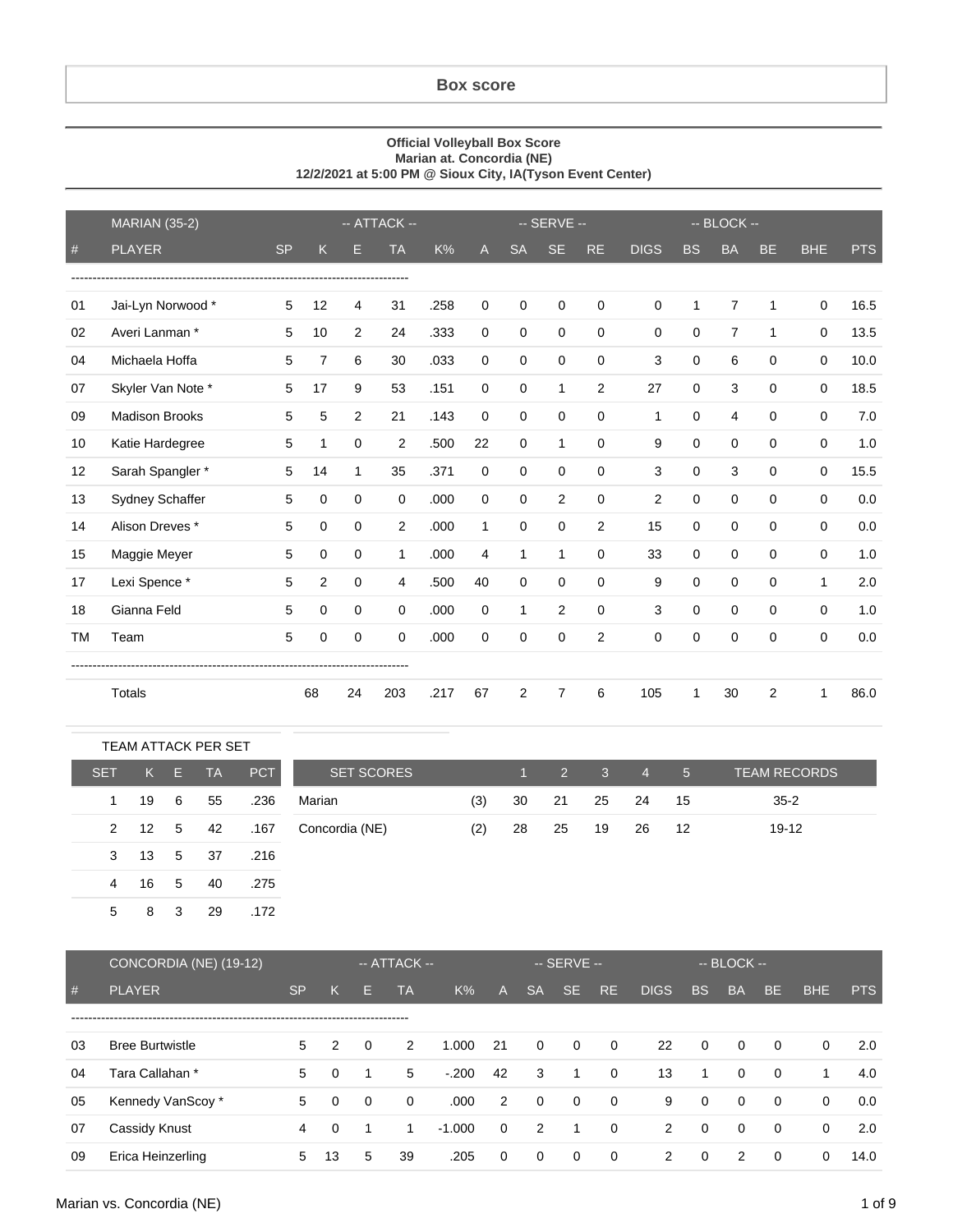| 10 | Camryn Opfer *     | 5 | 15 | 7           | 59          | .136 | 2           | 1           | $\mathbf 0$ | 0           | 22             | $\mathbf 0$    |             | 1           | $\mathbf 0$ | 16.5 |
|----|--------------------|---|----|-------------|-------------|------|-------------|-------------|-------------|-------------|----------------|----------------|-------------|-------------|-------------|------|
| 11 | Gabi Nordaker*     | 5 | 15 | 3           | 38          | .316 | 0           | 0           | $\mathbf 0$ | 0           | 3              | 1              | 6           | 0           | 1           | 19.0 |
| 13 | Arleigh Costello   | 5 | 5  | 5           | 22          | .000 | 0           | 0           | $\mathbf 0$ | 0           | 3              | $\mathbf 0$    | 5           | 0           | $\mathbf 0$ | 7.5  |
| 15 | Rebecca Gebhardt * | 5 | 0  | 0           | 0           | .000 | 0           | $\mathbf 0$ | $\mathbf 0$ | 1           | 14             | $\mathbf 0$    | $\mathbf 0$ | $\mathbf 0$ | $\mathbf 0$ | 0.0  |
| 17 | Kalee Wiltfong     | 5 | 7  | 5           | 23          | .087 | 1           | 0           | $\mathbf 0$ | $\mathbf 0$ | $\overline{2}$ | $\mathbf 0$    | 5           | 0           | $\mathbf 0$ | 9.5  |
| 21 | Ashlyn Wischmeier  | 5 | 0  | $\mathbf 0$ | 0           | .000 | 0           | 0           | 1           | 0           | 1              | $\mathbf 0$    | $\mathbf 0$ | $\mathbf 0$ | $\mathbf 0$ | 0.0  |
| 24 | Carly Rodaway *    | 5 | 11 | 9           | 34          | .059 | $\mathbf 0$ | 0           | $\mathbf 0$ | 0           | 2              | $\mathbf 0$    | 3           | $\mathbf 0$ | $\mathbf 0$ | 12.5 |
| 31 | Lexie Kreizel      | 5 | 0  | $\mathbf 0$ | $\mathbf 0$ | .000 | 0           | $\mathbf 0$ | 2           | 1           | 10             | $\mathbf 0$    | $\mathbf 0$ | $\mathbf 0$ | $\mathbf 0$ | 0.0  |
| ТM | Team               | 5 | 0  | $\mathbf 0$ | 1           | .000 | 0           | 0           | $\mathbf 0$ | 0           | 0              | 0              | 0           | 0           | $\mathbf 0$ | 0.0  |
|    |                    |   |    |             |             |      |             |             |             |             |                |                |             |             |             |      |
|    | Totals             |   | 68 | 36          | 224         | .143 | 68          | 6           | 5           | 2           | 105            | $\overline{2}$ | 22          | 1           | 2           | 87.0 |

|            | <b>TEAM ATTACK PER SET</b> |    |           |            |  |  |  |  |  |  |  |
|------------|----------------------------|----|-----------|------------|--|--|--|--|--|--|--|
| <b>SET</b> | IK.                        | F  | <b>TA</b> | <b>PCT</b> |  |  |  |  |  |  |  |
| 1          | 17                         | 7  | 58        | .172       |  |  |  |  |  |  |  |
| 2          | 14                         | 8  | 49        | .122       |  |  |  |  |  |  |  |
| 3          | 11                         | 10 | 43        | .023       |  |  |  |  |  |  |  |
| 4          | 19                         | 5  | 42        | .333       |  |  |  |  |  |  |  |
| 5          | 7                          | 6  | 32        | .031       |  |  |  |  |  |  |  |

**Site:** Sioux City, IA (Tyson Event Center) **Date:** 12/2/2021 **Attend:** 0 **Time:** 2:22 **Referees:** Marek Fracz,De Batchelor

\* = Starter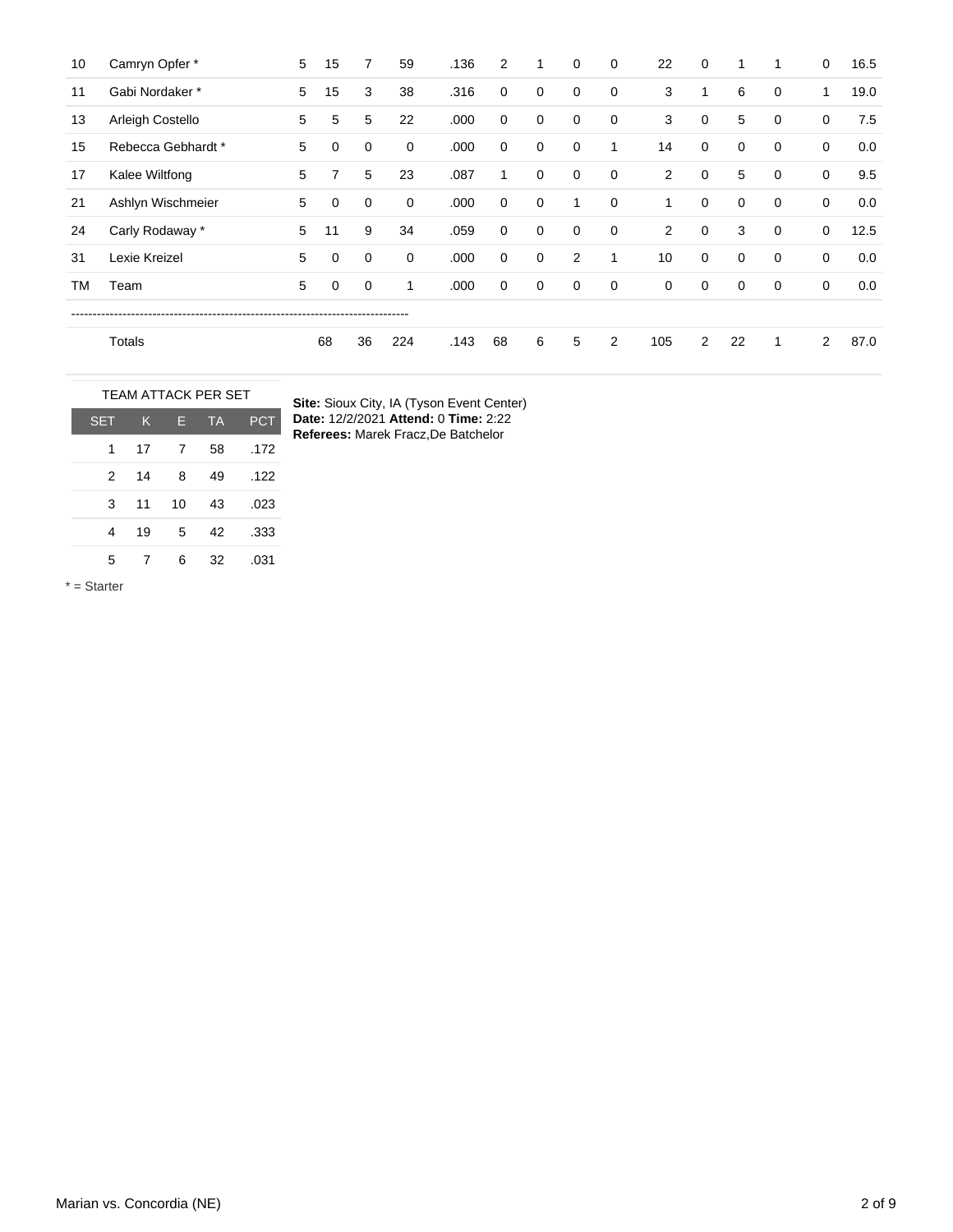## **Play by Play**

| <b>MARIAN</b> | $-1ST -$                                                                                                     | <b>CNC</b> |
|---------------|--------------------------------------------------------------------------------------------------------------|------------|
|               | MARIAN starters: Sarah Spangler; Alison Dreves; Lexi Spence; Jai-Lyn Norwood; Averi Lanman; Skyler Van Note. |            |
|               | CNC starters: Camryn Opfer; Gabi Nordaker; Rebecca Gebhardt; Carly Rodaway; Tara Callahan; Kennedy VanScoy.  |            |
|               | [Kennedy VanScoy] Kill by Camryn Opfer (from Kennedy VanScoy). Point CNC                                     | $0 - 1$    |
| $1 - 1$       | [Kennedy VanScoy] Kill by Averi Lanman (from Lexi Spence). Point MARIAN                                      |            |
| $2 - 1$       | [Skyler Van Note] Attack error by Camryn Opfer. Point MARIAN                                                 |            |
| 3-1           | [Skyler Van Note] Kill by Averi Lanman (from Lexi Spence). Point MARIAN                                      |            |
|               | [Skyler Van Note] Service error. Point CNC                                                                   | $3 - 2$    |
|               | CNC subs: Bree Burtwistle.                                                                                   |            |
| $4 - 2$       | [Bree Burtwistle] Kill by Skyler Van Note (from Lexi Spence). Point MARIAN                                   |            |
| $5 - 2$       | [Gianna Feld] Bad set by Rebecca Gebhardt. Point MARIAN                                                      |            |
|               | [Gianna Feld] Kill by Camryn Opfer (from Tara Callahan). Point CNC                                           | 5-3        |
|               | CNC subs: Arleigh Costello; Erica Heinzerling.                                                               |            |
| 6-3           | [Camryn Opfer] Kill by Jai-Lyn Norwood (from Lexi Spence). Point MARIAN                                      |            |
|               | [Katie Hardegree] Attack error by Michaela Hoffa (block by Gabi Nordaker; Arleigh Costello). Point CNC       | $6-4$      |
|               | [Lexie Kreizel] Attack error by Michaela Hoffa (block by Arleigh Costello; Kalee Wiltfong). Point CNC        | 6-5        |
| 7-5           | [Lexie Kreizel] Service error. Point MARIAN                                                                  |            |
|               | [Sydney Schaffer] Kill by Kalee Wiltfong (from Bree Burtwistle). Point CNC                                   | 7-6        |
| 8-6           | [Tara Callahan] Kill by Jai-Lyn Norwood (from Katie Hardegree). Point MARIAN                                 |            |
| 9-6           | [Maggie Meyer] Attack error by Carly Rodaway. Point MARIAN                                                   |            |
| 10-6          | [Maggie Meyer] Attack error by Kalee Wiltfong (block by Averi Lanman; Skyler Van Note). Point MARIAN         |            |
|               | Timeout Concordia (NE).                                                                                      |            |
|               | [Maggie Meyer] Service error. Point CNC                                                                      | $10 - 7$   |
| $11 - 7$      | [Ashlyn Wischmeier] Service error. Point MARIAN                                                              |            |
| $12 - 7$      | [Lexi Spence] Attack error by Carly Rodaway (block by Averi Lanman; Skyler Van Note). Point MARIAN           |            |
| $13 - 7$      | [Lexi Spence] Kill by Averi Lanman (from Lexi Spence). Point MARIAN                                          |            |
|               | [Lexi Spence] Kill by Camryn Opfer (from Tara Callahan). Point CNC                                           | $13 - 8$   |
| $14 - 8$      | [Kennedy VanScoy] Kill by Averi Lanman (from Lexi Spence). Point MARIAN                                      |            |
|               | [Skyler Van Note] Kill by Gabi Nordaker (from Tara Callahan), block error by Averi Lanman. Point CNC         | $14-9$     |
|               | [Bree Burtwistle] Ball handling error by Lexi Spence. Point CNC                                              | 14-10      |
|               | [Bree Burtwistle] Kill by Camryn Opfer (from Kennedy VanScoy). Point CNC                                     | 14-11      |
| 15-11         | [Bree Burtwistle] Kill by Michaela Hoffa (from Lexi Spence). Point MARIAN                                    |            |
| 16-11         | [Gianna Feld] Service ace (Rebecca Gebhardt). Point MARIAN                                                   |            |
|               | [Gianna Feld] Kill by Camryn Opfer (from Tara Callahan). Point CNC                                           | 16-12      |
| $17 - 12$     | [Camryn Opfer] Kill by Jai-Lyn Norwood (from Lexi Spence). Point MARIAN                                      |            |
|               | [Katie Hardegree] Kill by Erica Heinzerling (from Bree Burtwistle). Point CNC                                | $17 - 13$  |
|               | [Lexie Kreizel] Attack error by Skyler Van Note. Point CNC                                                   | $17 - 14$  |
|               |                                                                                                              |            |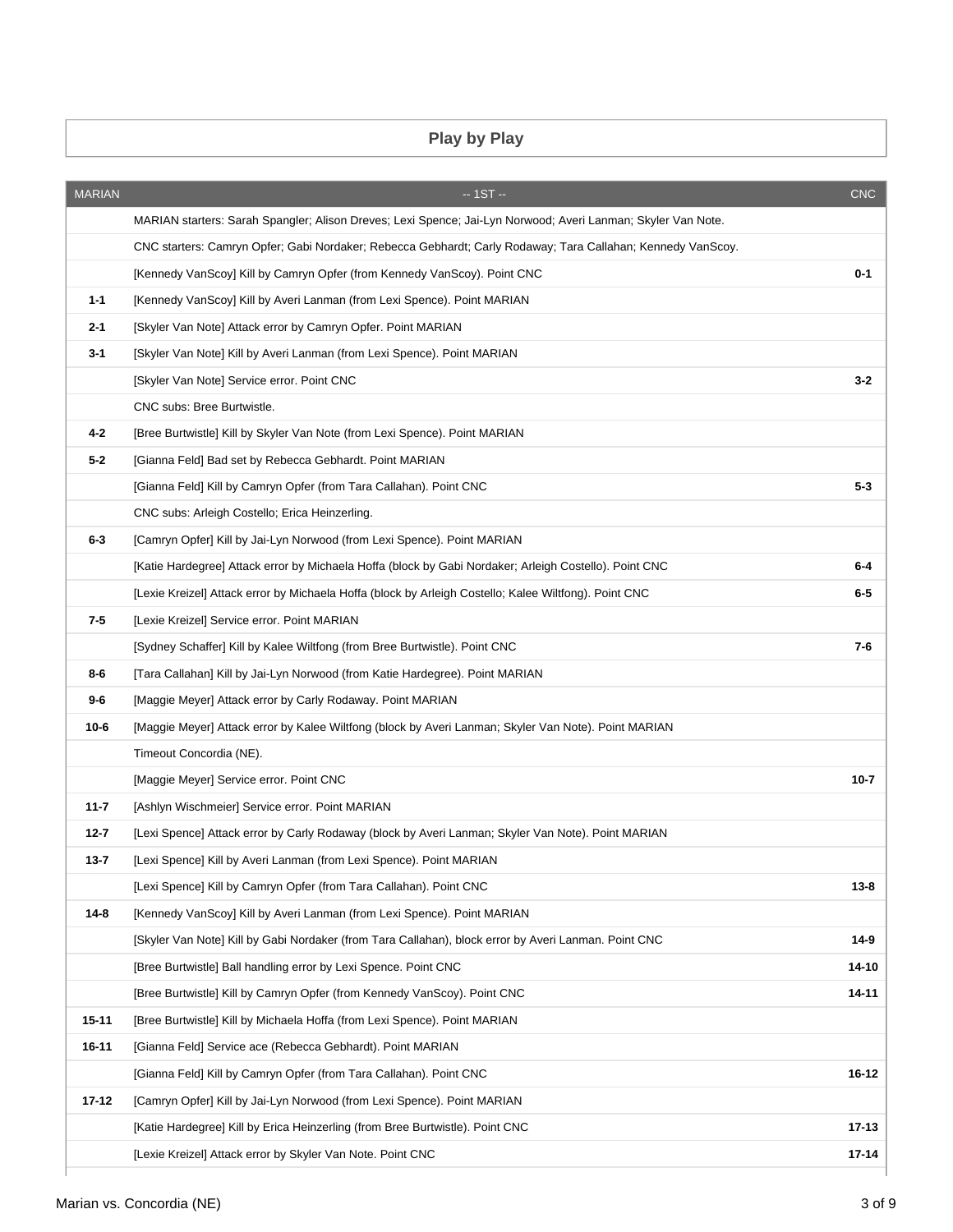|               | [Lexie Kreizel] Kill by Erica Heinzerling (from Bree Burtwistle). Point CNC                              | $17 - 15$  |
|---------------|----------------------------------------------------------------------------------------------------------|------------|
|               | [Lexie Kreizel] Kill by Arleigh Costello (from Kalee Wiltfong). Point CNC                                | $17 - 16$  |
|               | Timeout Marian.                                                                                          |            |
| 18-16         | [Lexie Kreizel] Kill by Michaela Hoffa (from Katie Hardegree). Point MARIAN                              |            |
|               | [Sydney Schaffer] Bad set by Sydney Schaffer. Point CNC                                                  | 18-17      |
|               | [Tara Callahan] Kill by Carly Rodaway (from Tara Callahan). Point CNC                                    | 18-18      |
|               | [Tara Callahan] Kill by Kalee Wiltfong (from Tara Callahan). Point CNC                                   | 18-19      |
| 19-19         | [Tara Callahan] Kill by Skyler Van Note (from Katie Hardegree). Point MARIAN                             |            |
| $20 - 19$     | [Maggie Meyer] Attack error by Erica Heinzerling (block by Averi Lanman; Madison Brooks). Point MARIAN   |            |
|               | [Maggie Meyer] Attack error by Skyler Van Note. Point CNC                                                | 20-20      |
|               | [Ashlyn Wischmeier] Attack error by Madison Brooks (block by Camryn Opfer; Kalee Wiltfong). Point CNC    | $20 - 21$  |
| $21 - 21$     | [Ashlyn Wischmeier] Kill by Averi Lanman (from Katie Hardegree). Point MARIAN                            |            |
| $22 - 21$     | [Lexi Spence] Attack error by Camryn Opfer (block by Sarah Spangler; Averi Lanman). Point MARIAN         |            |
|               | [Lexi Spence] Kill by Carly Rodaway (from Tara Callahan). Point CNC                                      | $22 - 22$  |
|               | [Kennedy VanScoy] Attack error by Skyler Van Note. Point CNC                                             | 22-23      |
| 23-23         | [Kennedy VanScoy] Attack error by Carly Rodaway. Point MARIAN                                            |            |
| 24-23         | [Skyler Van Note] Kill by Sarah Spangler (from Lexi Spence), block error by Camryn Opfer. Point MARIAN   |            |
|               | Timeout Concordia (NE).                                                                                  |            |
|               | [Skyler Van Note] Kill by Gabi Nordaker (from Tara Callahan). Point CNC                                  | 24-24      |
| 25-24         | [Bree Burtwistle] Kill by Averi Lanman (from Lexi Spence). Point MARIAN                                  |            |
|               | [Gianna Feld] Kill by Gabi Nordaker (from Tara Callahan). Point CNC                                      | 25-25      |
| 26-25         | [Camryn Opfer] Kill by Jai-Lyn Norwood (from Lexi Spence). Point MARIAN                                  |            |
|               | [Katie Hardegree] Kill by Gabi Nordaker (from Bree Burtwistle). Point CNC                                | $26 - 26$  |
| $27 - 26$     | [Lexie Kreizel] Kill by Jai-Lyn Norwood (from Katie Hardegree). Point MARIAN                             |            |
|               | [Sydney Schaffer] Service error. Point CNC                                                               | $27 - 27$  |
| 28-27         | [Tara Callahan] Kill by Skyler Van Note (from Maggie Meyer). Point MARIAN                                |            |
|               | [Maggie Meyer] Kill by Kalee Wiltfong (from Tara Callahan). Point CNC                                    | 28-28      |
| 29-28         | [Ashlyn Wischmeier] Kill by Averi Lanman (from Katie Hardegree). Point MARIAN                            |            |
| 30-28         | [Lexi Spence] Kill by Skyler Van Note (from Lexi Spence). Point MARIAN                                   |            |
| <b>MARIAN</b> | $-2ND -$                                                                                                 | <b>CNC</b> |
|               | CNC subs: Camryn Opfer; Gabi Nordaker; Rebecca Gebhardt; Carly Rodaway; Kennedy VanScoy; Tara Callahan.  |            |
|               | MARIAN subs: Sarah Spangler; Alison Dreves; Lexi Spence; Averi Lanman; Skyler Van Note; Jai-Lyn Norwood. |            |
| 1-0           | [Lexi Spence] Kill by Skyler Van Note (from Lexi Spence). Point MARIAN                                   |            |
|               | [Lexi Spence] Attack error by Averi Lanman (block by Gabi Nordaker). Point CNC                           | 1-1        |
| $2 - 1$       | [Bree Burtwistle] Kill by Lexi Spence (from Alison Dreves). Point MARIAN                                 |            |
|               | [Skyler Van Note] Kill by Camryn Opfer (from Tara Callahan). Point CNC                                   | 2-2        |
|               | [Camryn Opfer] Attack error by Michaela Hoffa (block by Gabi Nordaker; Arleigh Costello). Point CNC      | 2-3        |
| $3 - 3$       | [Camryn Opfer] Kill by Sarah Spangler (from Lexi Spence). Point MARIAN                                   |            |
| $4 - 3$       | [Gianna Feld] Attack error by Arleigh Costello (block by Michaela Hoffa; Jai-Lyn Norwood). Point MARIAN  |            |
|               | [Gianna Feld] Service error. Point CNC                                                                   | 4-4        |
| $5-4$         | [Lexie Kreizel] Service error. Point MARIAN                                                              |            |
| $6-4$         | [Katie Hardegree] Kill by Katie Hardegree (from Katie Hardegree). Point MARIAN                           |            |
|               |                                                                                                          |            |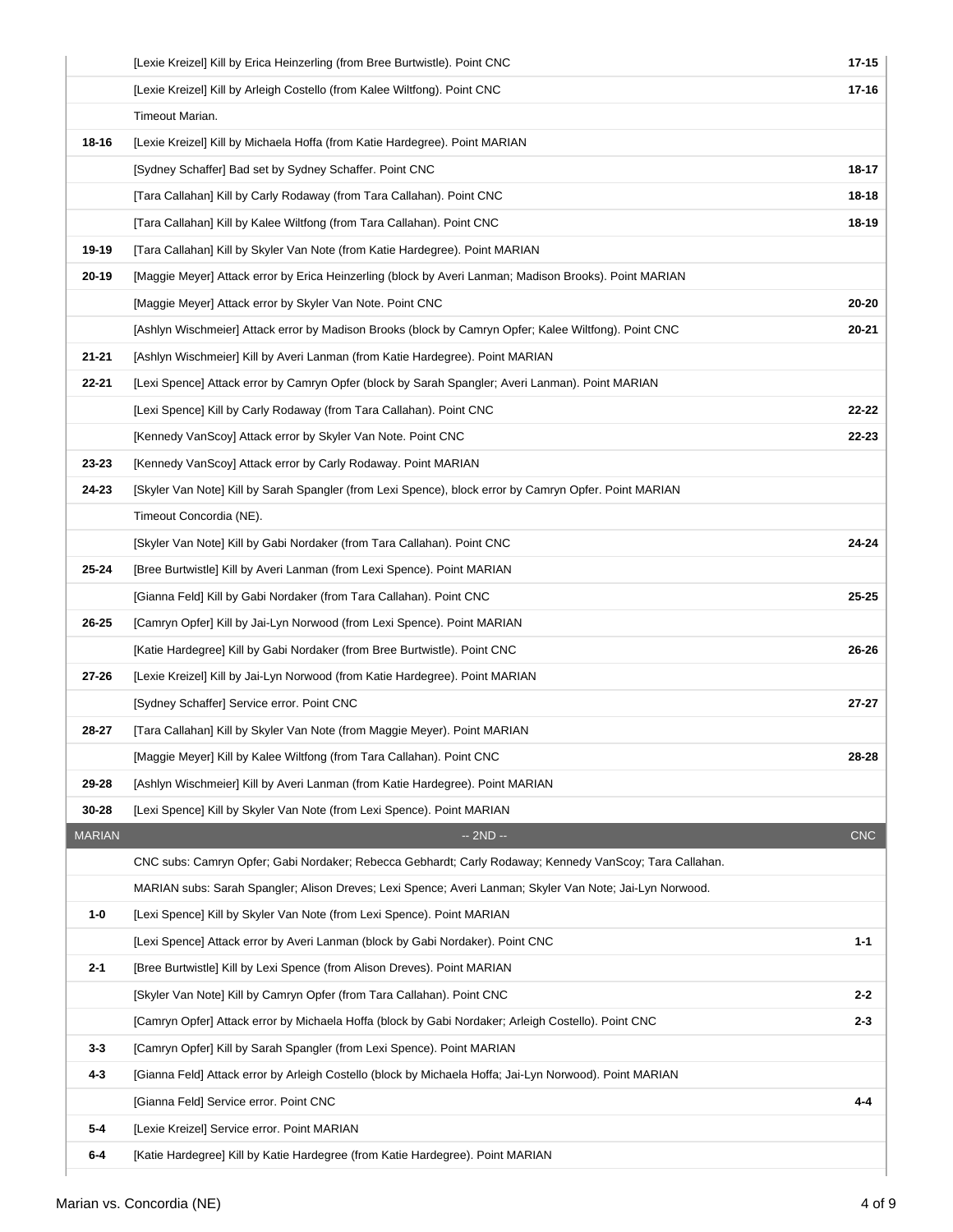|               | [Katie Hardegree] Kill by Erica Heinzerling (from Bree Burtwistle). Point CNC                                             | $6-5$      |
|---------------|---------------------------------------------------------------------------------------------------------------------------|------------|
|               | [Tara Callahan] Service ace (Skyler Van Note). Point CNC                                                                  | $6-6$      |
|               | [Tara Callahan] Service ace (Skyler Van Note). Point CNC                                                                  | $6 - 7$    |
| 7-7           | [Tara Callahan] Attack error by Carly Rodaway. Point MARIAN                                                               |            |
|               | [Sydney Schaffer] Attack error by Skyler Van Note (block by Kalee Wiltfong; Carly Rodaway). Point CNC                     | 7-8        |
| 8-8           | [Ashlyn Wischmeier] Attack error by Kalee Wiltfong. Point MARIAN                                                          |            |
|               | [Maggie Meyer] Kill by Carly Rodaway (from Tara Callahan). Point CNC                                                      | 8-9        |
| $9-9$         | [Kennedy VanScoy] Kill by Madison Brooks (from Katie Hardegree). Point MARIAN                                             |            |
|               | [Lexi Spence] Kill by Carly Rodaway (from Tara Callahan). Point CNC                                                       | $9 - 10$   |
| $10 - 10$     | [Bree Burtwistle] Kill by Sarah Spangler (from Lexi Spence). Point MARIAN                                                 |            |
|               | [Skyler Van Note] Kill by Camryn Opfer (from Tara Callahan). Point CNC                                                    | 10-11      |
|               | [Camryn Opfer] Attack error by Michaela Hoffa (block by Gabi Nordaker; Arleigh Costello). Point CNC                       | 10-12      |
|               | [Camryn Opfer] Attack error by Sarah Spangler (block by Gabi Nordaker; Erica Heinzerling). Point CNC                      | $10 - 13$  |
| $11 - 13$     | [Camryn Opfer] Kill by Skyler Van Note (from Lexi Spence). Point MARIAN                                                   |            |
| 12-13         | [Gianna Feld] Attack error by Arleigh Costello. Point MARIAN                                                              |            |
|               | [Gianna Feld] Kill by Gabi Nordaker (from Bree Burtwistle). Point CNC                                                     | $12 - 14$  |
| 13-14         | [Cassidy Knust] Kill by Sarah Spangler (from Lexi Spence). Point MARIAN                                                   |            |
| 14-14         | [Katie Hardegree] Attack error by Arleigh Costello (block by Jai-Lyn Norwood; Michaela Hoffa). Point MARIAN               |            |
| 15-14         | [Katie Hardegree] Attack error by Kalee Wiltfong (block by Jai-Lyn Norwood; Michaela Hoffa; Madison Brooks). Point MARIAN |            |
|               | Timeout Concordia (NE).                                                                                                   |            |
|               | [Katie Hardegree] Kill by Kalee Wiltfong (from Bree Burtwistle). Point CNC                                                | $15 - 15$  |
| 16-15         | [Tara Callahan] Kill by Jai-Lyn Norwood (from Katie Hardegree). Point MARIAN                                              |            |
|               | [Sydney Schaffer] Kill by Erica Heinzerling (from Tara Callahan). Point CNC                                               | 16-16      |
| 17-16         | [Ashlyn Wischmeier] Attack error by Camryn Opfer (block by Jai-Lyn Norwood; Madison Brooks). Point MARIAN                 |            |
|               | [Maggie Meyer] Kill by Carly Rodaway (from Tara Callahan). Point CNC                                                      | $17 - 17$  |
|               | [Kennedy VanScoy] Bad set by Katie Hardegree. Point CNC                                                                   | 17-18      |
| 18-18         | [Kennedy VanScoy] Kill by Madison Brooks (from Katie Hardegree). Point MARIAN                                             |            |
|               | [Lexi Spence] Bad set by Lexi Spence. Point CNC                                                                           | 18-19      |
|               | [Bree Burtwistle] Kill by Camryn Opfer (from Tara Callahan). Point CNC                                                    | 18-20      |
| 19-20         | [Bree Burtwistle] Kill by Sarah Spangler (from Lexi Spence). Point MARIAN                                                 |            |
|               | [Skyler Van Note] Kill by Camryn Opfer (from Tara Callahan). Point CNC                                                    | 19-21      |
| 20-21         | [Camryn Opfer] Kill by Sarah Spangler (from Lexi Spence). Point MARIAN                                                    |            |
|               | [Gianna Feld] Kill by Erica Heinzerling (from Bree Burtwistle). Point CNC                                                 | 20-22      |
|               | [Cassidy Knust] Service ace (Team). Point CNC                                                                             | 20-23      |
|               | Timeout Marian.                                                                                                           |            |
|               | [Cassidy Knust] Kill by Erica Heinzerling (from Bree Burtwistle). Point CNC                                               | 20-24      |
| $21 - 24$     | [Cassidy Knust] Attack error by Erica Heinzerling. Point MARIAN                                                           |            |
|               | [Katie Hardegree] Kill by Arleigh Costello (from Bree Burtwistle). Point CNC                                              | 21-25      |
| <b>MARIAN</b> | $-3RD -$                                                                                                                  | <b>CNC</b> |
|               | CNC subs: Camryn Opfer; Gabi Nordaker; Rebecca Gebhardt; Carly Rodaway; Tara Callahan; Kennedy VanScoy.                   |            |
|               | MARIAN subs: Sarah Spangler; Alison Dreves; Lexi Spence; Jai-Lyn Norwood; Averi Lanman; Skyler Van Note.                  |            |
| $1 - 0$       | [Kennedy VanScoy] Attack error by Camryn Opfer. Point MARIAN                                                              |            |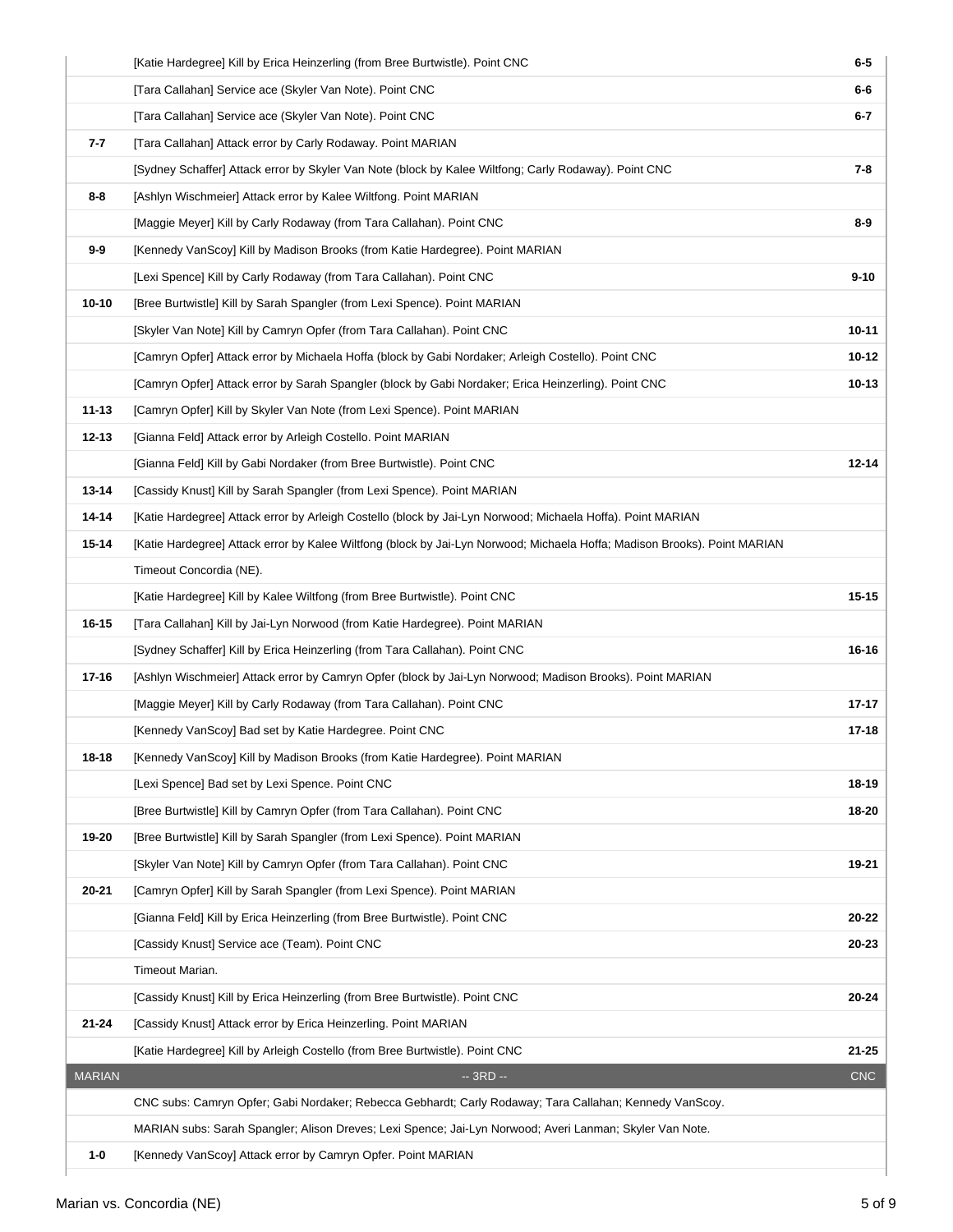| 2-0       | [Skyler Van Note] Attack error by Carly Rodaway (block by Averi Lanman; Michaela Hoffa). Point MARIAN                 |           |
|-----------|-----------------------------------------------------------------------------------------------------------------------|-----------|
|           | [Skyler Van Note] Attack error by Skyler Van Note. Point CNC                                                          | $2 - 1$   |
|           | [Bree Burtwistle] Kill by Gabi Nordaker (from Tara Callahan). Point CNC                                               | $2 - 2$   |
| $3 - 2$   | [Bree Burtwistle] Kill by Sarah Spangler (from Lexi Spence). Point MARIAN                                             |           |
|           | [Gianna Feld] Attack error by Michaela Hoffa (block by Tara Callahan). Point CNC                                      | $3 - 3$   |
| 4-3       | [Camryn Opfer] Kill by Jai-Lyn Norwood (from Lexi Spence). Point MARIAN                                               |           |
|           | [Katie Hardegree] Service error. Point CNC                                                                            | $4 - 4$   |
|           | [Cassidy Knust] Kill by Erica Heinzerling (from Bree Burtwistle). Point CNC                                           | 4-5       |
| 5-5       | [Cassidy Knust] Attack error by Kalee Wiltfong (block by Jai-Lyn Norwood). Point MARIAN                               |           |
| $6-5$     | [Sydney Schaffer] Kill by Skyler Van Note (from Katie Hardegree). Point MARIAN                                        |           |
| 7-5       | [Sydney Schaffer] Attack error by Erica Heinzerling. Point MARIAN                                                     |           |
| 8-5       | [Sydney Schaffer] Attack error by Arleigh Costello. Point MARIAN                                                      |           |
|           | [Sydney Schaffer] Kill by Erica Heinzerling (from Bree Burtwistle). Point CNC                                         | $8 - 6$   |
|           | [Tara Callahan] Service ace (Alison Dreves). Point CNC                                                                | 8-7       |
|           | [Tara Callahan] Attack error by Skyler Van Note. Point CNC                                                            | $8 - 8$   |
|           | [Tara Callahan] Attack error by Jai-Lyn Norwood. Point CNC                                                            | 8-9       |
|           | [Tara Callahan] Kill by Kalee Wiltfong (from Tara Callahan). Point CNC                                                | $8 - 10$  |
|           | [Tara Callahan] Attack error by Madison Brooks. Point CNC                                                             | $8 - 11$  |
|           | Timeout Marian.                                                                                                       |           |
| $9 - 11$  | [Tara Callahan] Ball handling error by Tara Callahan. Point MARIAN                                                    |           |
|           | [Maggie Meyer] Kill by Kalee Wiltfong (from Tara Callahan). Point CNC                                                 | $9 - 12$  |
| 10-12     | [Ashlyn Wischmeier] Kill by Skyler Van Note (from Katie Hardegree). Point MARIAN                                      |           |
| 11-12     | [Lexi Spence] Attack error by Carly Rodaway (block by Averi Lanman; Skyler Van Note). Point MARIAN                    |           |
| 12-12     | [Lexi Spence] Kill by Sarah Spangler (from Lexi Spence). Point MARIAN                                                 |           |
| 13-12     | [Lexi Spence] Kill by Lexi Spence (from Maggie Meyer). Point MARIAN                                                   |           |
|           | Timeout Concordia (NE).                                                                                               |           |
| 14-12     | [Lexi Spence] Attack error by Camryn Opfer. Point MARIAN                                                              |           |
| 15-12     | [Lexi Spence] Kill by Skyler Van Note (from Lexi Spence). Point MARIAN                                                |           |
|           | [Lexi Spence] Kill by Carly Rodaway (from Tara Callahan). Point CNC                                                   | $15 - 13$ |
| 16-13     | [Kennedy VanScoy] Kill by Sarah Spangler (from Lexi Spence). Point MARIAN                                             |           |
| $17 - 13$ | [Skyler Van Note] Attack error by Carly Rodaway. Point MARIAN                                                         |           |
|           | [Skyler Van Note] Kill by Gabi Nordaker (from Tara Callahan). Point CNC                                               | 17-14     |
| 18-14     | [Bree Burtwistle] Attack error by Gabi Nordaker (block by Sarah Spangler; Averi Lanman; Michaela Hoffa). Point MARIAN |           |
| 19-14     | [Gianna Feld] Kill by Michaela Hoffa (from Lexi Spence). Point MARIAN                                                 |           |
|           | Timeout Concordia (NE).                                                                                               |           |
| 20-14     | [Gianna Feld] Kill by Sarah Spangler (from Lexi Spence). Point MARIAN                                                 |           |
|           | [Gianna Feld] Kill by Gabi Nordaker (from Tara Callahan). Point CNC                                                   | 20-15     |
|           | [Camryn Opfer] Service ace (Team). Point CNC                                                                          | $20 - 16$ |
| $21 - 16$ | [Camryn Opfer] Kill by Jai-Lyn Norwood (from Lexi Spence). Point MARIAN                                               |           |
|           | [Katie Hardegree] Kill by Gabi Nordaker (from Bree Burtwistle). Point CNC                                             | 21-17     |
|           | [Cassidy Knust] Kill by Erica Heinzerling (from Bree Burtwistle). Point CNC                                           | 21-18     |
| 22-18     | [Cassidy Knust] Kill by Michaela Hoffa (from Katie Hardegree). Point MARIAN                                           |           |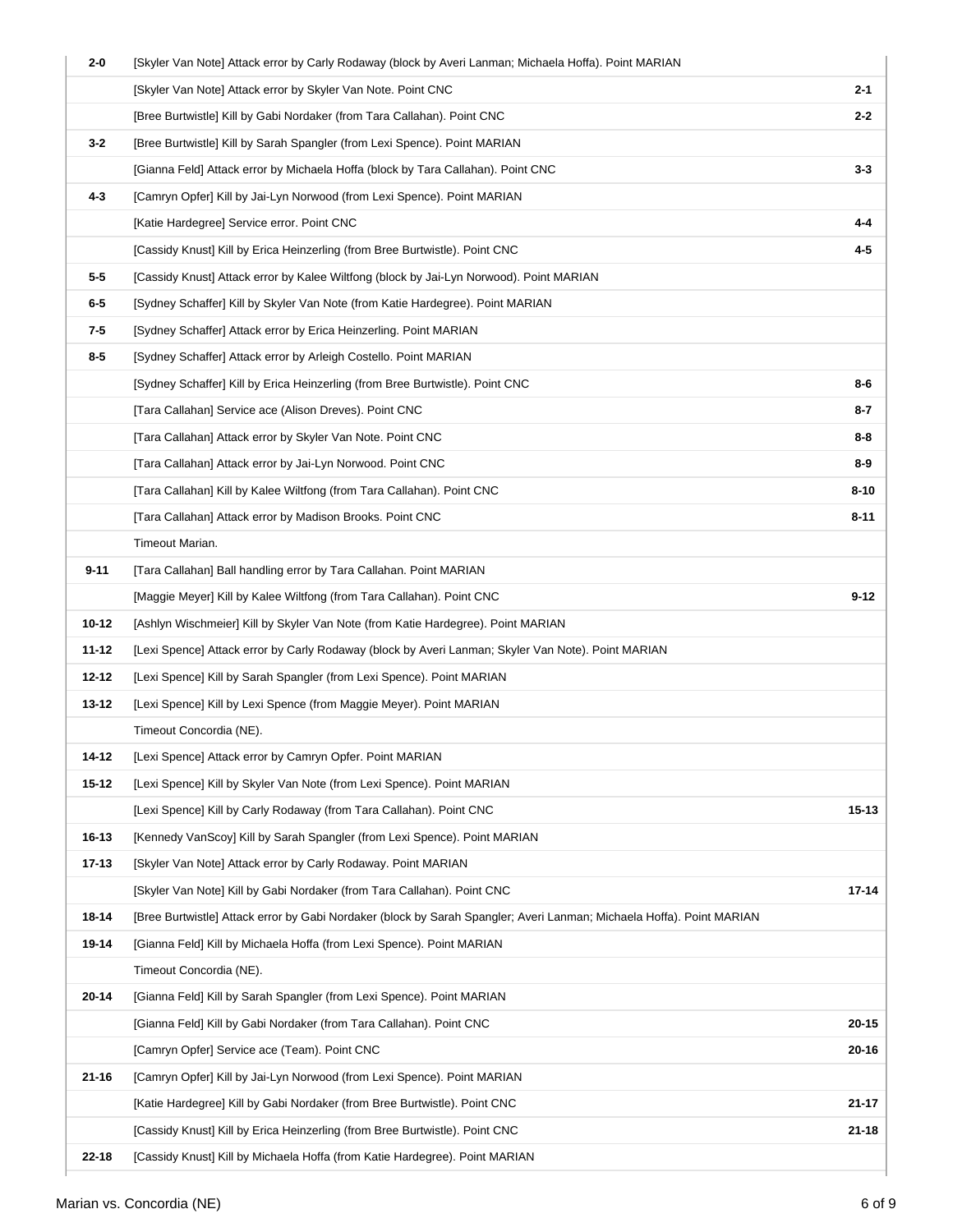| $23 - 18$     | [Sydney Schaffer] Attack error by Erica Heinzerling. Point MARIAN                                        |            |
|---------------|----------------------------------------------------------------------------------------------------------|------------|
|               | [Sydney Schaffer] Kill by Erica Heinzerling (from Bree Burtwistle). Point CNC                            | 23-19      |
| 24-19         | [Tara Callahan] Kill by Madison Brooks (from Maggie Meyer). Point MARIAN                                 |            |
| $25 - 19$     | [Maggie Meyer] Service ace (Lexie Kreizel). Point MARIAN                                                 |            |
| <b>MARIAN</b> | $-4TH -$                                                                                                 | <b>CNC</b> |
|               | MARIAN subs: Sarah Spangler; Alison Dreves; Lexi Spence; Averi Lanman; Skyler Van Note; Jai-Lyn Norwood. |            |
|               | CNC subs: Camryn Opfer; Gabi Nordaker; Rebecca Gebhardt; Carly Rodaway; Kennedy VanScoy; Tara Callahan.  |            |
|               | [Lexi Spence] Kill by Camryn Opfer (from Tara Callahan). Point CNC                                       | 0-1        |
| $1 - 1$       | [Bree Burtwistle] Kill by Skyler Van Note (from Lexi Spence). Point MARIAN                               |            |
| $2 - 1$       | [Skyler Van Note] Attack error by Gabi Nordaker. Point MARIAN                                            |            |
| $3 - 1$       | [Skyler Van Note] Kill by Sarah Spangler (from Maggie Meyer). Point MARIAN                               |            |
|               | [Skyler Van Note] Kill by Camryn Opfer (from Tara Callahan). Point CNC                                   | $3 - 2$    |
| $4 - 2$       | [Camryn Opfer] Kill by Averi Lanman. Point MARIAN                                                        |            |
|               | [Gianna Feld] Kill by Bree Burtwistle (from Camryn Opfer). Point CNC                                     | 4-3        |
| $5 - 3$       | [Cassidy Knust] Service error. Point MARIAN                                                              |            |
|               | [Katie Hardegree] Kill by Erica Heinzerling (from Bree Burtwistle). Point CNC                            | 5-4        |
| $6-4$         | [Tara Callahan] Service error. Point MARIAN                                                              |            |
|               | [Sydney Schaffer] Kill by Erica Heinzerling (from Tara Callahan). Point CNC                              | $6-5$      |
| 7-5           | [Ashlyn Wischmeier] Kill by Skyler Van Note (from Katie Hardegree). Point MARIAN                         |            |
|               | [Maggie Meyer] Kill by Carly Rodaway (from Tara Callahan). Point CNC                                     | 7-6        |
|               | [Kennedy VanScoy] Attack error by Averi Lanman. Point CNC                                                | 7-7        |
| $8 - 7$       | [Kennedy VanScoy] Kill by Madison Brooks (from Katie Hardegree). Point MARIAN                            |            |
| $9 - 7$       | [Lexi Spence] Kill by Averi Lanman (from Lexi Spence). Point MARIAN                                      |            |
|               | [Lexi Spence] Kill by Gabi Nordaker (from Tara Callahan). Point CNC                                      | $9-8$      |
|               | [Bree Burtwistle] Kill by Gabi Nordaker (from Tara Callahan). Point CNC                                  | $9-9$      |
| $10-9$        | [Bree Burtwistle] Kill by Skyler Van Note (from Lexi Spence). Point MARIAN                               |            |
| 11-9          | [Skyler Van Note] Attack error by Tara Callahan. Point MARIAN                                            |            |
|               | [Skyler Van Note] Kill by Gabi Nordaker (from Tara Callahan). Point CNC                                  | $11 - 10$  |
| $12 - 10$     | [Camryn Opfer] Ball handling error by Gabi Nordaker. Point MARIAN                                        |            |
|               | [Gianna Feld] Kill by Arleigh Costello (from Bree Burtwistle). Point CNC                                 | $12 - 11$  |
| $13 - 11$     | [Cassidy Knust] Attack error by Cassidy Knust. Point MARIAN                                              |            |
|               | [Katie Hardegree] Kill by Arleigh Costello (from Bree Burtwistle). Point CNC                             | $13 - 12$  |
|               | [Tara Callahan] Attack error by Jai-Lyn Norwood. Point CNC                                               | $13 - 13$  |
| 14-13         | [Tara Callahan] Kill by Jai-Lyn Norwood (from Katie Hardegree). Point MARIAN                             |            |
|               | [Sydney Schaffer] Service error. Point CNC                                                               | $14 - 14$  |
|               | [Ashlyn Wischmeier] Kill by Carly Rodaway (from Tara Callahan). Point CNC                                | $14 - 15$  |
| $15 - 15$     | [Ashlyn Wischmeier] Kill by Skyler Van Note (from Katie Hardegree). Point MARIAN                         |            |
| 16-15         | [Maggie Meyer] Attack error by Camryn Opfer. Point MARIAN                                                |            |
| $17 - 15$     | [Maggie Meyer] Kill by Skyler Van Note (from Katie Hardegree). Point MARIAN                              |            |
|               | Timeout Concordia (NE).                                                                                  |            |
|               | [Maggie Meyer] Kill by Camryn Opfer (from Tara Callahan). Point CNC                                      | 17-16      |
|               | [Kennedy VanScoy] Kill by Carly Rodaway (from Tara Callahan). Point CNC                                  | $17 - 17$  |
|               |                                                                                                          |            |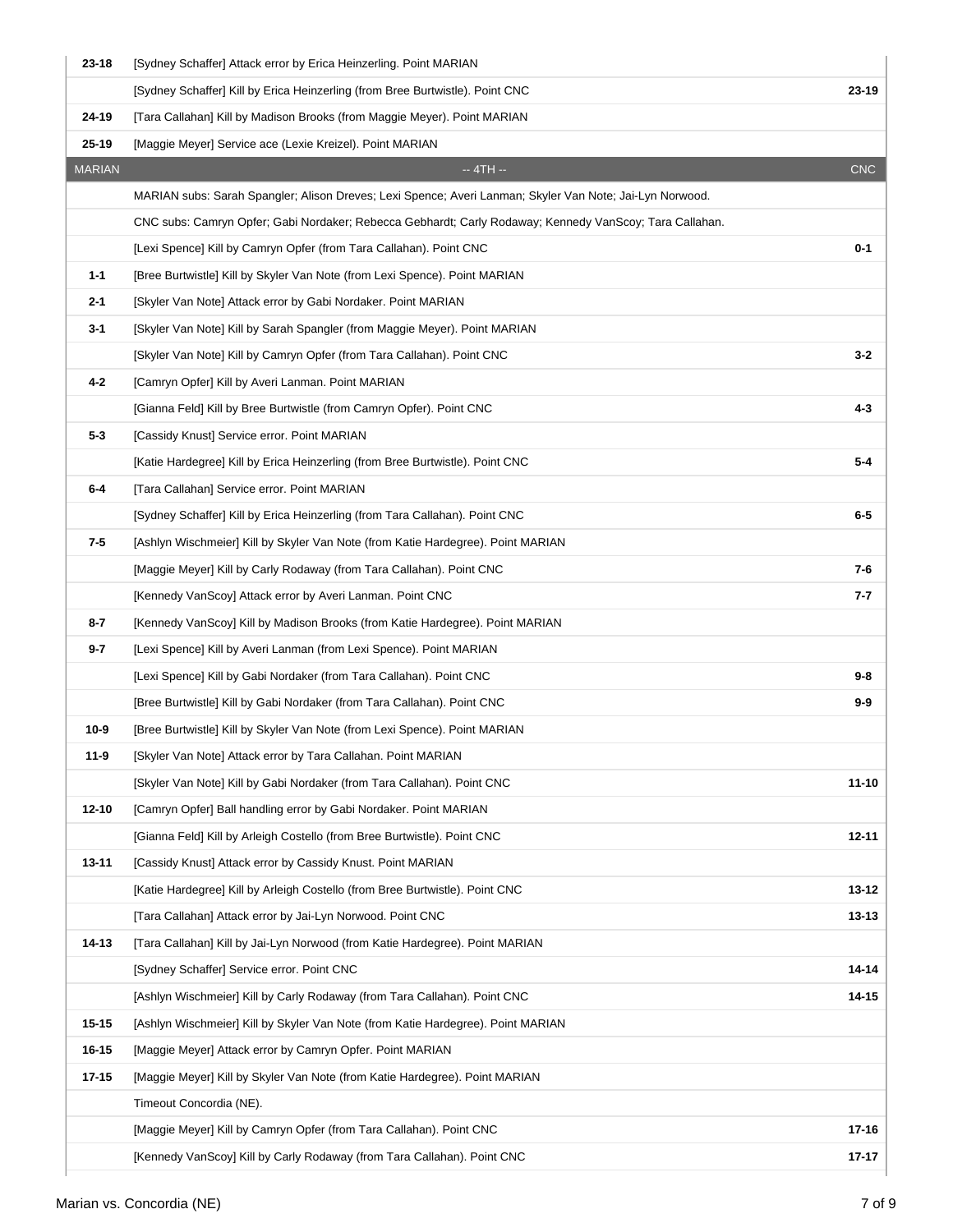|               | [Kennedy VanScoy] Kill by Camryn Opfer (from Tara Callahan). Point CNC                                       | 17-18      |
|---------------|--------------------------------------------------------------------------------------------------------------|------------|
|               | [Kennedy VanScoy] Attack error by Skyler Van Note. Point CNC                                                 | 17-19      |
|               | [Kennedy VanScoy] Attack error by Skyler Van Note (block by Gabi Nordaker; Carly Rodaway). Point CNC         | 17-20      |
|               | Timeout Marian.                                                                                              |            |
| 18-20         | [Kennedy VanScoy] Kill by Skyler Van Note (from Katie Hardegree). Point MARIAN                               |            |
|               | [Lexi Spence] Kill by Carly Rodaway (from Tara Callahan). Point CNC                                          | 18-21      |
| 19-21         | [Bree Burtwistle] Kill by Skyler Van Note (from Lexi Spence). Point MARIAN                                   |            |
|               | [Skyler Van Note] Kill by Gabi Nordaker (from Tara Callahan). Point CNC                                      | 19-22      |
| 20-22         | [Camryn Opfer] Kill by Sarah Spangler (from Lexi Spence). Point MARIAN                                       |            |
| 21-22         | [Gianna Feld] Kill by Michaela Hoffa (from Lexi Spence). Point MARIAN                                        |            |
|               | [Gianna Feld] Service error. Point CNC                                                                       | $21 - 23$  |
| 22-23         | [Cassidy Knust] Kill by Jai-Lyn Norwood (from Lexi Spence). Point MARIAN                                     |            |
|               | [Katie Hardegree] Kill by Bree Burtwistle (from Bree Burtwistle). Point CNC                                  | $22 - 24$  |
|               | Timeout Marian.                                                                                              |            |
| 23-24         | [Tara Callahan] Kill by Jai-Lyn Norwood (from Katie Hardegree). Point MARIAN                                 |            |
| 24-24         | [Sydney Schaffer] Attack error by Kalee Wiltfong. Point MARIAN                                               |            |
|               | [Sydney Schaffer] Kill by Carly Rodaway (from Tara Callahan), block error by Jai-Lyn Norwood. Point CNC      | 24-25      |
|               | [Ashlyn Wischmeier] Attack error by Skyler Van Note (block by Kalee Wiltfong; Carly Rodaway). Point CNC      | 24-26      |
| <b>MARIAN</b> | $-5TH -$                                                                                                     | <b>CNC</b> |
|               | MARIAN subs: Sarah Spangler; Alison Dreves; Lexi Spence; Averi Lanman; Skyler Van Note; Jai-Lyn Norwood.     |            |
|               | CNC subs: Camryn Opfer; Gabi Nordaker; Rebecca Gebhardt; Kalee Wiltfong; Carly Rodaway; Tara Callahan.       |            |
|               | CNC subs: Ashlyn Wischmeier; Lexie Kreizel.                                                                  |            |
| $1 - 0$       | [Ashlyn Wischmeier] Attack error by Carly Rodaway. Point MARIAN                                              |            |
|               | MARIAN subs: Michaela Hoffa.                                                                                 |            |
|               | [Skyler Van Note] Kill by Camryn Opfer (from Tara Callahan). Point CNC                                       | $1 - 1$    |
| $2 - 1$       | [Kennedy VanScoy] Kill by Michaela Hoffa (from Lexi Spence). Point MARIAN                                    |            |
| $3-1$         | [Gianna Feld] Attack error by Camryn Opfer (block by Sarah Spangler; Jai-Lyn Norwood). Point MARIAN          |            |
| 4-1           | [Gianna Feld] Kill by Michaela Hoffa (from Lexi Spence). Point MARIAN                                        |            |
| $5 - 1$       | [Gianna Feld] Kill by Jai-Lyn Norwood (from Lexi Spence). Point MARIAN                                       |            |
|               | Timeout Concordia (NE).                                                                                      |            |
| $6 - 1$       | [Gianna Feld] Kill by Sarah Spangler (from Lexi Spence). Point MARIAN                                        |            |
|               | [Gianna Feld] Kill by Camryn Opfer (from Tara Callahan). Point CNC                                           | $6-2$      |
|               | [Bree Burtwistle] Attack error by Jai-Lyn Norwood. Point CNC                                                 | $6-3$      |
| $7 - 3$       | [Bree Burtwistle] Attack error by Gabi Nordaker. Point MARIAN                                                |            |
|               | [Katie Hardegree] Kill by Gabi Nordaker (from Tara Callahan). Point CNC                                      | 7-4        |
|               | [Camryn Opfer] Kill by Erica Heinzerling (from Camryn Opfer). Point CNC                                      | 7-5        |
|               | [Camryn Opfer] Attack error by Michaela Hoffa (block by Gabi Nordaker; Erica Heinzerling). Point CNC         | 7-6        |
| $8-6$         | [Camryn Opfer] Attack error by Arleigh Costello (block by Jai-Lyn Norwood; Michaela Hoffa). Point MARIAN     |            |
| $9 - 7$       | [Sydney Schaffer] Attack error by Erica Heinzerling (block by Madison Brooks; Jai-Lyn Norwood). Point MARIAN |            |
|               | [Sydney Schaffer] Kill by Gabi Nordaker (from Bree Burtwistle). Point CNC                                    | 9-8        |
|               | [Cassidy Knust] Service ace (Alison Dreves). Point CNC                                                       | $9-9$      |
|               | [Cassidy Knust] Attack error by Jai-Lyn Norwood (block by Arleigh Costello; Kalee Wiltfong). Point CNC       | $9 - 10$   |